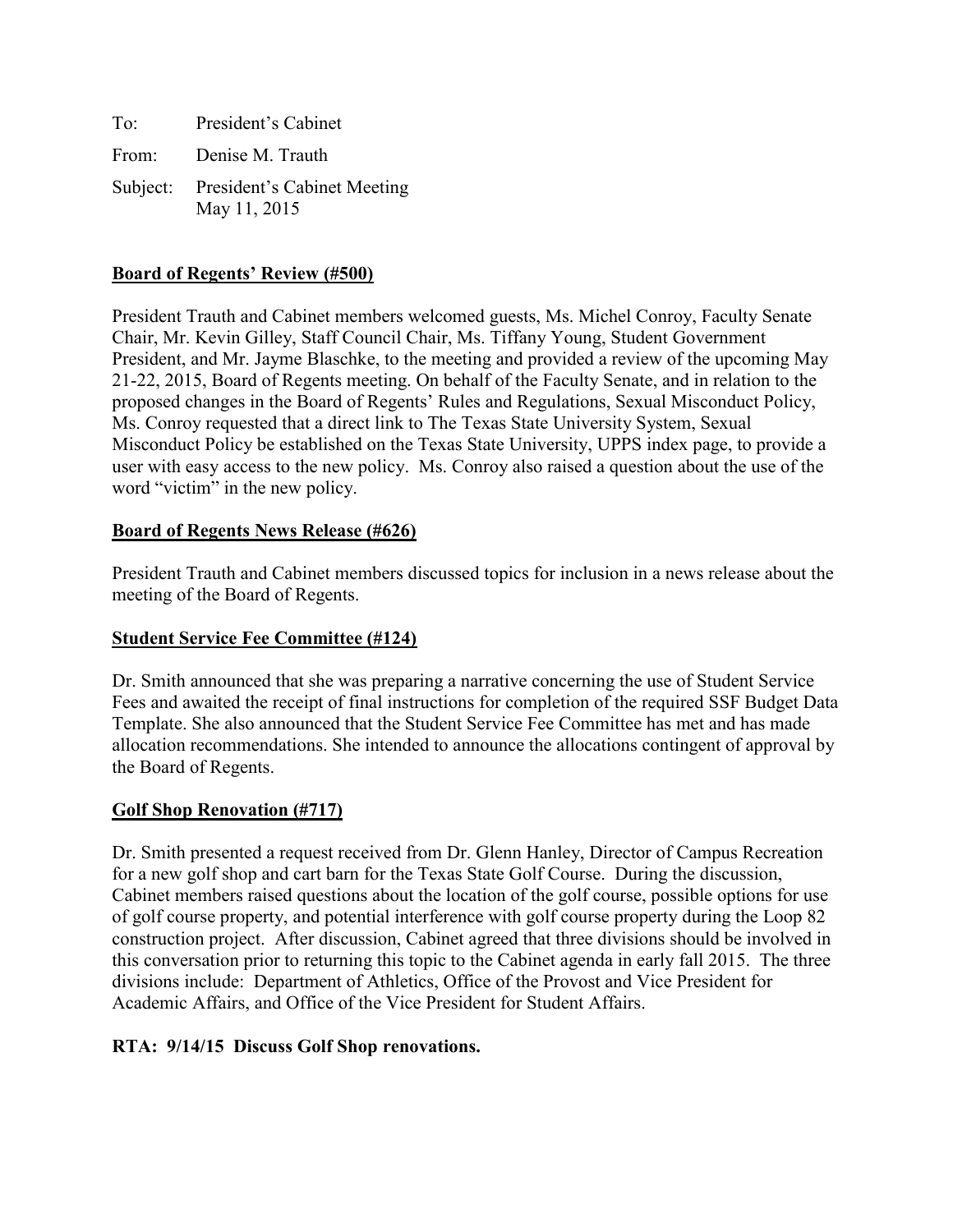# **President's Update (#556)**

President Trauth explained that, during a Planning and Construction Regental telephone meeting which preceded the February 2015 Board of Regents' meeting, there was discussion about creating a new process whereby the Board of Regents would, by formal proclamation, acknowledge large gifts to component universities. President Trauth believes that this topic may be added to the August 2015 Board of Regents meeting agenda. She also announced that, she must approve all motions before they are included in an agenda for a Board of Regents' meeting.

# **Significant Issues (#01)**

Provost Bourgeois discussed the Pathways program and the ability of a Pathways' student to apply for membership to a Greek organization.

Provost Bourgeois discussed retention issues and described a meta-analysis that is being done to better understand the issues involved. He reported that he had received a request from The Texas State University System to attend the President's meeting at the May 21-22, 2015, Board of Regents meeting to discuss the topic.

Provost Bourgeois also summarized a meeting that he attended with the Hispanic Policy Network. During that meeting, participants discussed the possible creation of a new center that will have an academic focus. Dr. Bourgeois indicated that such a proposal would need to be made through the Division of Academic Affairs.

Mr. Nance discussed recommendations for membership to the Sibson Project Implementation Team.

Dr. Breier gave a status report on the progress of the Vice President for Information Technology search.

Dr. Breier gave a status report on a feasibility study that is being designed to assist in the planning of the next campaign.

Dr. Smith circulated a proposal for international student insurance that contained two options for moving away from the current process of managing the international student insurance requirement, and making sure the student has insurance at an affordable rate. Provost Bourgeois indicated that he wanted to consult with Dr. Debbie Thorne, Associate Vice President for Academic Affairs about these options and Dr. Teis indicated that he needed to determine if requiring the insurance would have implications with the NCAA. Both Provost Bourgeois and Dr. Teis will report their findings to Dr. Smith.

Dr. Smith discussed the need for a representative at the New Student Parent Dinners.

Dr. Smith announced that Texas State had 17 nominees for Regent Scholars.